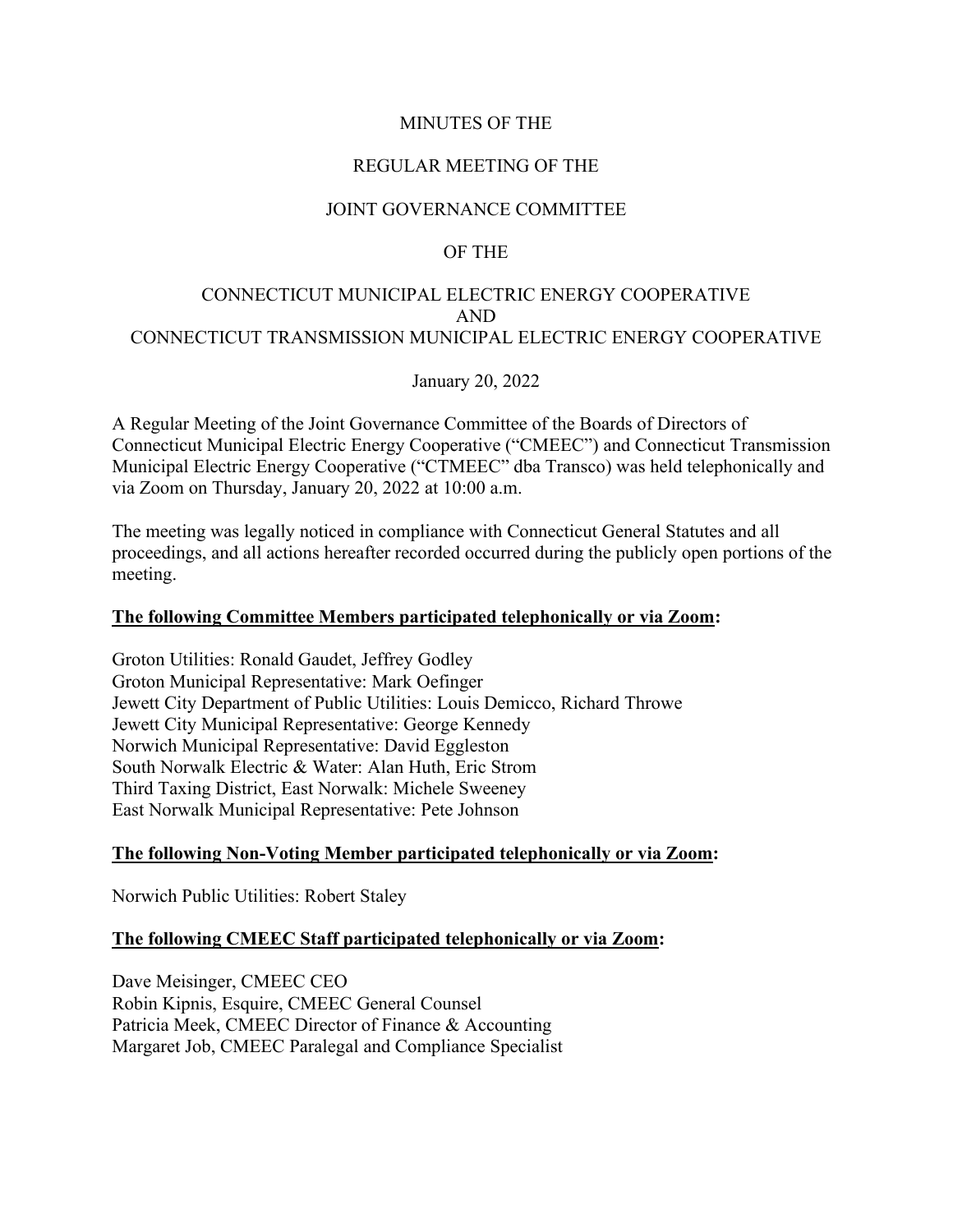# **Others participated telephonically or via Zoom:**

David Silverstone, Esquire, Municipal Electric Consumer Advocate

Ms. Job recorded.

Committee Chair Ronald Gaudet called the meeting to order at 10:02 a.m. He explained that today's meeting is being held telephonically and via Zoom. He explained that all participant's devices should remain on mute unless speaking to eliminate background noise. He requested that those speaking state their names before speaking for clarity of the record.

### **Specific Agenda Items**

### **A Public Comment Period**

No public comment was made.

#### **B Roll Call**

Ms. Job conducted roll call with each participant responding individually as their names were called. Committee Chair Gaudet confirmed a quorum was present.

#### **C Selection of Joint Governance Committee Chair**

Committee Chair Gaudet opened the floor for nominations for the position of Chairperson of the Governance Committee. Committee Member Mark Oefinger nominated Ron Gaudet. There were no other nominations.

**A motion was made by Committee Member Oefinger, seconded by Committee Member Louis Demicco to re-elect Committee Chair Ronald Gaudet as Chair of the Joint Governance Committee.**

**Motion passed unanimously.**

### **D Approve the Minutes of the November 4, 2021 Regular Meeting of the CMEEC / CTMEEC Joint Governance Committee**

**A motion was made by Committee Member Oefinger, seconded by Committee Member Jeffrey Godley, to Approve the Minutes of the November 4, 2021 Regular Meeting of the CMEEC / CTMEEC Joint Governance Committee, with Committee Members George Kennedy, Strom and Godley abstaining.**

**Motion passed.**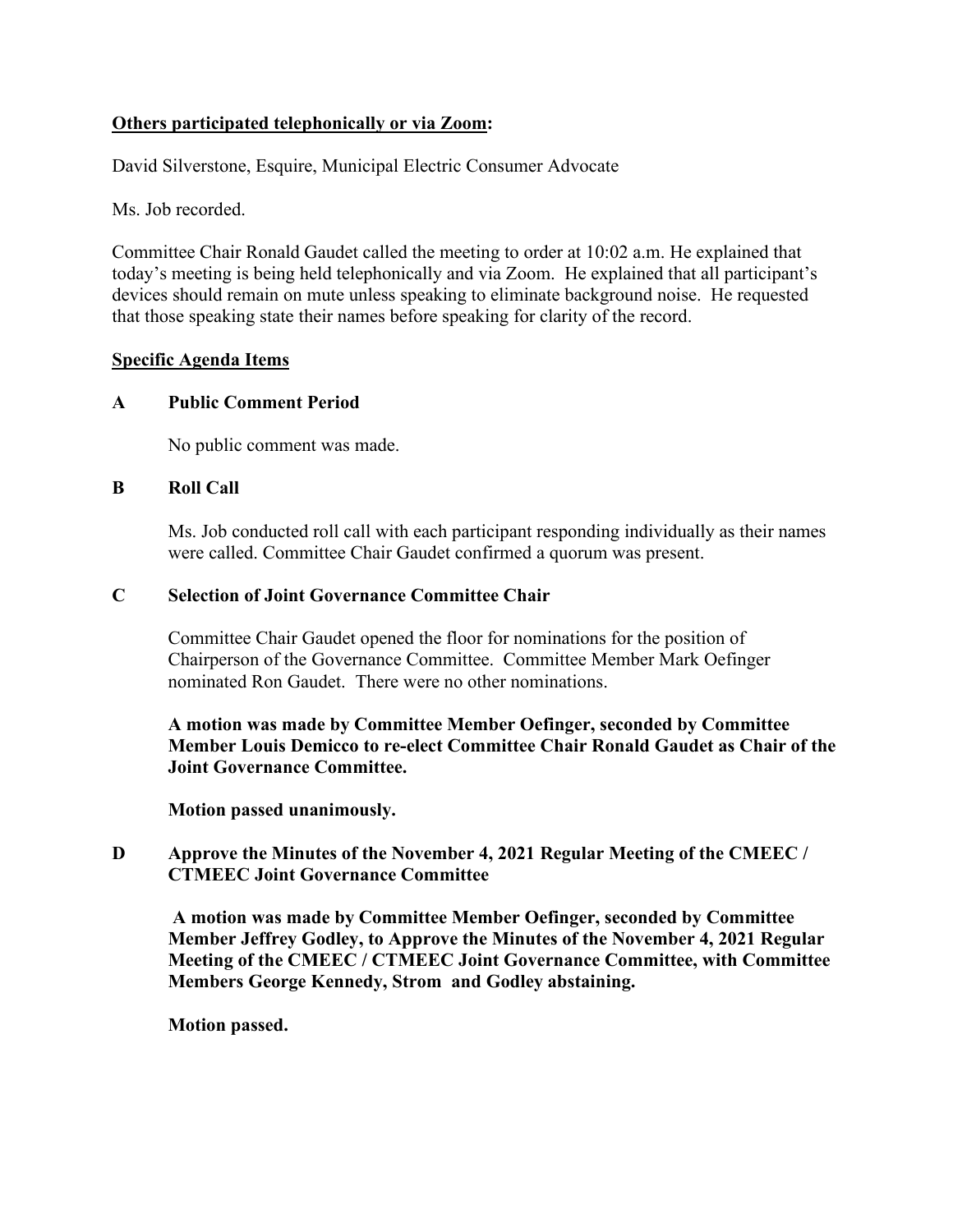### **E New Committee Member Onboarding**

Ms. Kipnis provided an overview of the New Committee Member Onboarding material for the benefit of the new Committee members in attendance at today's meeting. She highlighted that the material contains Committee minutes from the prior year, the current charter, a contact list of the members of this Committee as well as the other CMEEC Joint Committees, and the slate of officers.

Ms. Kipnis discussed the major accomplishments achieved by this Committee over the past year including sought and received approval from the Board to adopt a resolution describing the circumstances and procedure under which the CMEEC CEO is authorized to enter into employment agreements with staff; established a Board onboarding process; and reviewed Committee structure and sought and received Board approval to dissolve the Joint Compensation Committee. She added that with the dissolution of the Compensation Committee, this Committee absorbed some of that Committee's responsibilities which will be highlighted in the discussion of the draft amended Charter later in today's meeting.

### **F Review of Revised Joint Governance Committee Charter**

Ms. Kipnis walked the Committee through the redline edits to the Charter. She explained that certain responsibilities from the Compensation Committee Charter were incorporated and provided a brief discussion of each. Ms. Kipnis also explained that this Committee will review policies surrounding Board and staff compensation which was formerly a responsibility of the Compensation Committee. She added that this Committee will work jointly with the Budget & Finance Committee in this review.

Ms. Kipnis then walked the Committee through the current Charter explaining that this Committee is responsible for developing the slate of officers each year and seeks approval of the slate from the Board at the Annual Meetings held in November each year. She added that a survey is circulated to the Board members seeking their interest to serve as an officer and on which Committee they would like to be appointed to and slates are developed using the responses to the survey.

Ms. Kipnis stated that other new responsibilities are the result of this Committee absorbing responsibilities of the dissolved Strategic Planning Committee.

Finally, Ms. Kipnis explained that the deleted language under Section IV of the Charter conflicted with language of the Bylaws, and she recommended that it be deleted.

There being no further questions or actions by this Committee on the draft amended Charter, Committee Chair Gaudet entertained a motion to recommend the amended Charter for approval by the Board of Directors at its meeting on January 27, 2022.

# **A motion was made by Committee Member Oefinger, seconded by Committee Member David Eggleston to Recommend the Amended Charter of the Joint**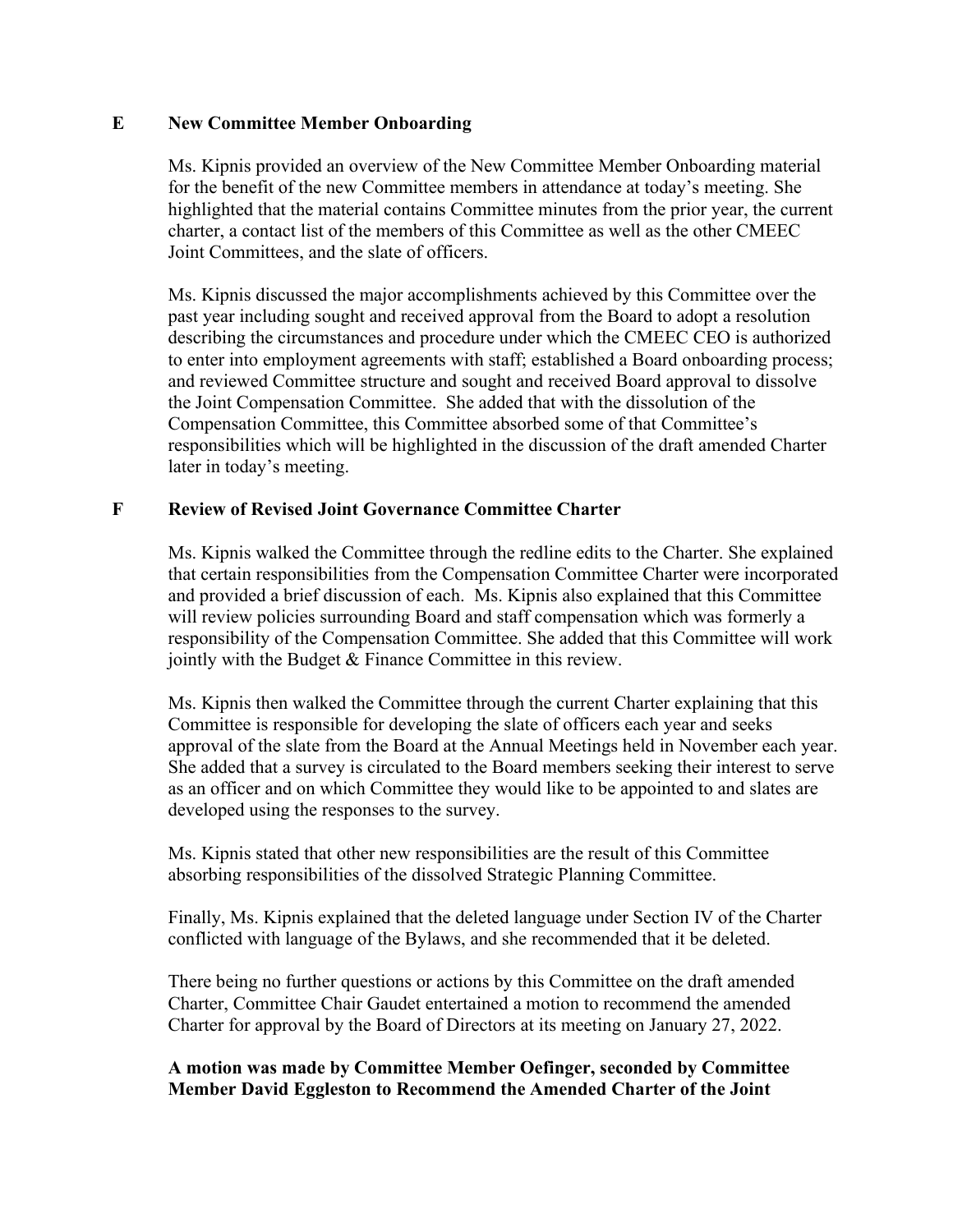**Governance Committee for Approval by the Joint CMEEC and CTMEEC Boards of Directors at their meeting on January 27, 2022.**

**Motion passed unanimously.**

### **G Discussion: Joint Governance Committee Goals for 2022**

### **Board and Board Committee Succession Plan: Finalize Board Job Descriptions**

Ms. Kipnis explained that a draft Board Secretary position description was provided to this Committee in advance of today's meeting however two additional position descriptions were inadvertently omitted from the package of materials. She stated that the Member and Alternate Member and Municipal Representative position descriptions were not included however they are available for discussion at today's meeting. She inquired if the Committee preferred these two omitted position descriptions be tabled and discussed at this Committee's meeting in March, however the Committee agreed that it would perform its review at today's meeting.

Ms. Kipnis then walked the Committee through all three position descriptions allowing the Committee the opportunity to ask questions and suggest edits. After discussion, the Committee agreed that it would present all the Board position descriptions that this Committee has recently reviewed to the full Board of Directors for approval at their January meeting. Committee Chair Gaudet also recommended that, when approved, the position descriptions be uploaded to the CMEEC website in the same location as the CMEEC Bylaws.

**A motion was made by Committee Member Pete Johnson, seconded by Committee Member Oefinger to recommend that the Board Chair, Board Vice Chair, Board Treasurer, Board Secretary, Member and Alternate Member and Municipal Representative position descriptions for Approval by the Joint CMEEC and CTMEEC Boards of Directors at their meeting on January 27, 2022.**

**Motion passed unanimously.**

### **Review of Board Package Presentation**

Ms. Kipnis explained that this item has been discussed previously by this Committee and that it is also being reviewed by the Budget & Finance Committee. She added that the Budget & Finance Committee is taking an in depth look at the financial reporting being included in the current Board materials. Ms. Meek added that the Budget & Finance Committee will review the Board package to streamline reporting. She added that a survey may be created to poll the Board about what financial reporting they would like to see in the meeting materials.

Ms. Kipnis explained that this Committee will review the volume of information currently included. Ms. Kipnis also stated that this Committee will review the current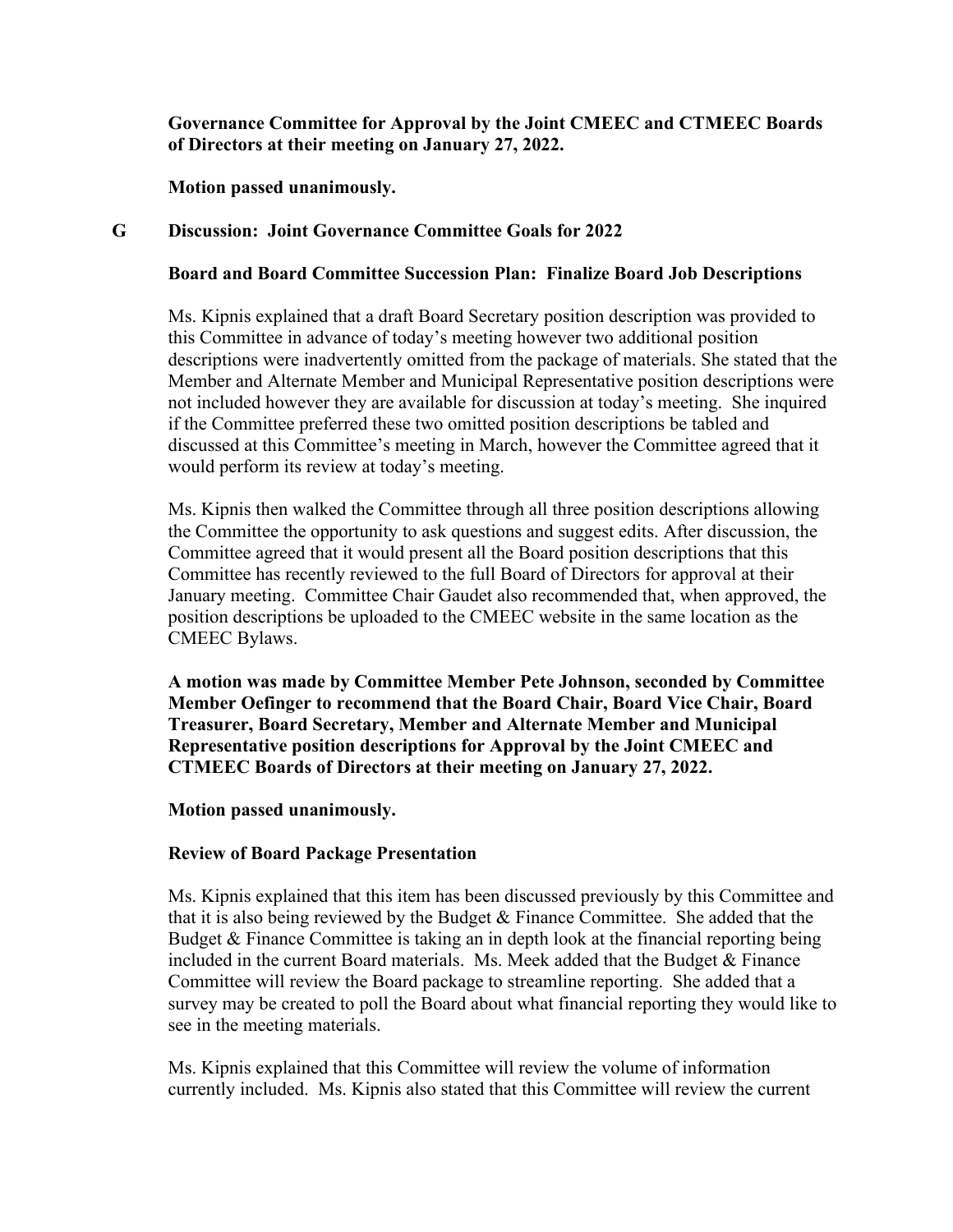information to determine what might be excluded or add material that isn't already included. She continued to state that this Committee would consider the type of reporting that might be helpful at the Board level and questioned if this Committee and the Board would entertain the use of a consent agenda. She then explained what a consent agenda is and how it is used.

Discussion followed regarding the design of the Board package. The Committee began discussion of the design of the board package with some suggesting that the agenda items be located at the front of the package with the supporting documentation located in an appendix.

Discussion then focused on the current electronic platform in use for the distribution of meeting materials which the Board and Committee access through SharePoint. The Committee discussed alternative platforms and their experience with each.

After discussion, Committee Chair Gaudet noted that this item will remain as a goal for this Committee for the coming year.

### **Incorporation of Former Compensation Committee Responsibilities**

Ms. Kipnis provided a list of former Compensation Committee Responsibilities for this Committee to focus on as goals for 2022. She offered the Committee can determine at what frequency it should review the progress of the Strategic Plan. She also stated that the review of the compensation policy, or the creation of one, can be another goal. She also suggested that items be maintained in a parking lot as was the practice last year by this Committee.

Committee Chair Gaudet offered that this Committee will continue to ensure that Board and Committee self-evaluations are conducted each year. The Committee agreed that self-evaluation surveys would be distributed in November each year. He also suggested that progress on the Strategic Plan be reviewed at least two times per year.

Ms. Meek reminded the Committee that the Compensation Committee agreed that Board compensation would be at the electronic rate because of the pandemic and no in-person meetings having occurred since March 2020. She suggested this might be something this Committee might need to consider going forward. Discussion then followed related to the conduct of meetings for 2022 whether they be in-person, all electronic or hybrid and possible locations if in-person or hybrid. Mr. Silverstone cautioned that it might be difficult to ensure participation by everyone if meetings are conducted in a hybrid forum.

Ms. Kipnis recapped this discussion by stating that this Committee will research ways to meet in person in a larger space and to allow those who want to meet in person to do so.

Committee Chair Gaudet stated that he would speak with Kevin Barber, Chair of the Board of Directors, for his input before getting too far into that research.